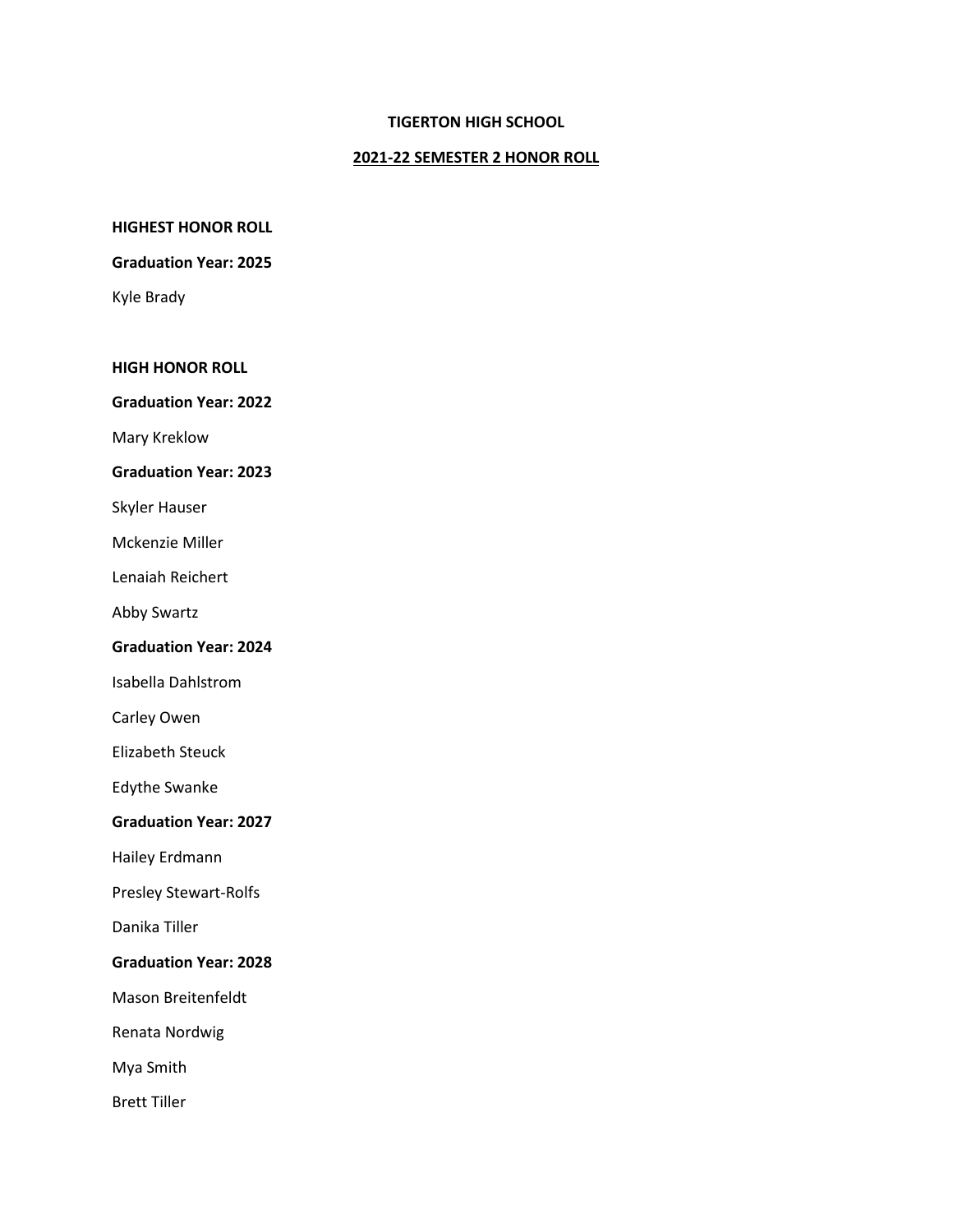### **HONOR ROLL**

#### **Graduation Year: 2022**

Bethany Jobe

Elizabeth Robbins

# **Graduation Year: 2023**

Tyler Dent

Michaela Gleason

Ryder Graham

Colby Wanta

# **Graduation Year: 2024**

Samantha Suehring

# **Graduation Year: 2025**

James Schulz

Rae Ann Strehlow

Isabell Zychowicz

### **Graduation Year: 2026**

Samuel Anheuser

Lily Bloecher

Caleb Dahlstrom

Logan Drews

Gavin Kielblock

# **Graduation Year: 2027**

Emily Rich

**Graduation Year: 2028**

Jaelyn Brady

# **B HONOR ROLL**

# **Graduation Year: 2022**

Triton Elfert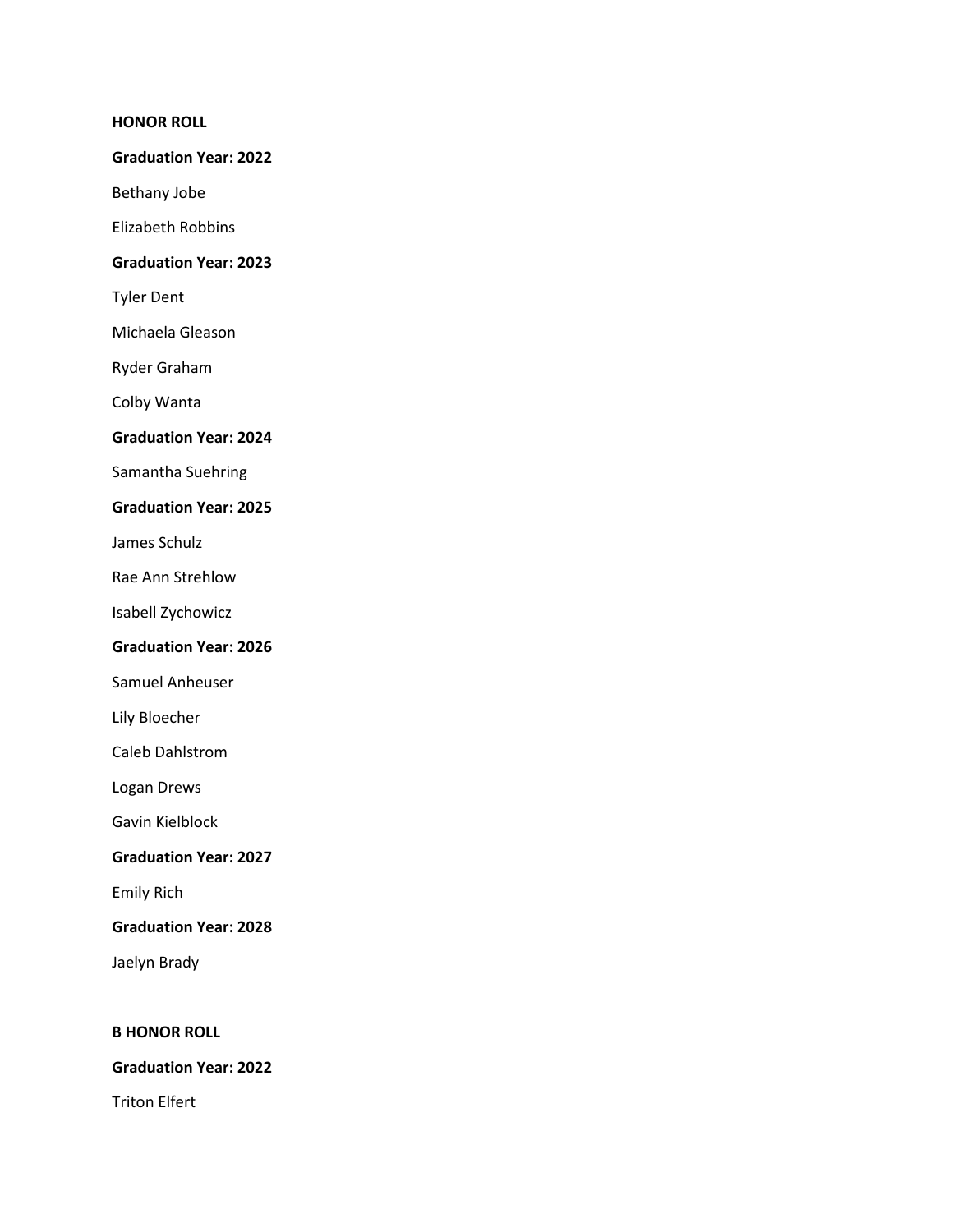Ezekiel Griepentrog

Hunter Jensen

### **Graduation Year: 2023**

Andi Arrowood

Katelyn Berry

Robert Burayi

Draven Harruff

Madison Herres

Asher Michaelis

Omarion Ramsey

#### **Graduation Year: 2024**

Maycee Carlson

Mckenzie Hoffman

Loghan Wanta

### **Graduation Year: 2025**

Sienna Breaker

Jessica Burayi

Ethan Carlson

Gabriel Dahlstrom

Gavin Laatsch

Scott Ziemer

# **Graduation Year: 2026**

Cohen Buss

Tanner Dent

Grace Laatsch

Aaliyah S. Lederhaus

Nora Papiernik

Margaret Schulz

Chevy Tessmer